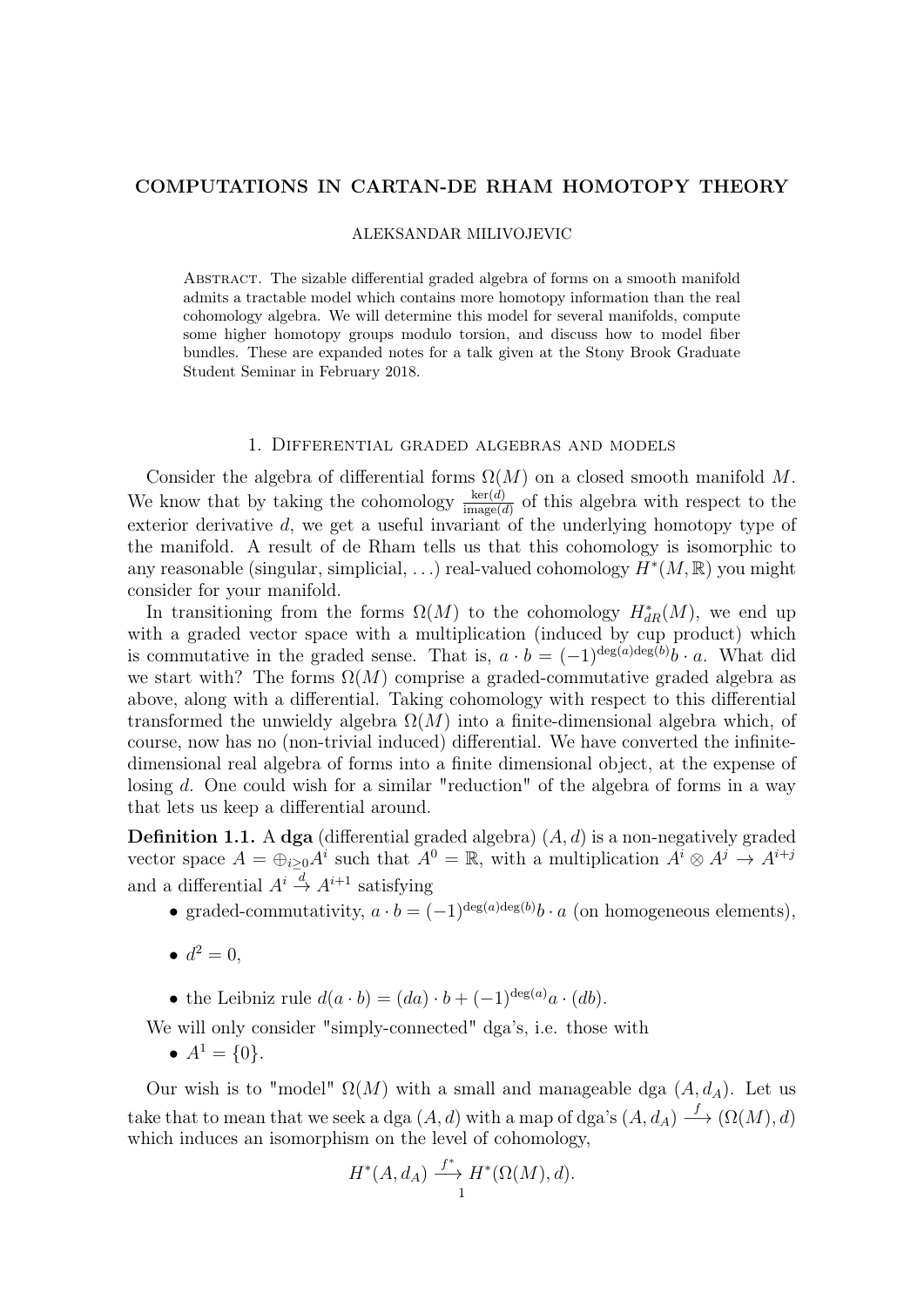(Note that what we are calling cohomology is in fact homology with respect to a positive degree differential, and so  $f^*$  is covariant.) We require of this modelling dga  $(A, d<sub>A</sub>)$  to be finite-dimensional in every degree ("small"), free as a gradedcommutative associative algebra (when forgetting the differential), and such that its differential  $d_A$  takes degree k elements into the subalgebra generated by elements of degree  $\leq k-1$  for all k (call these last two properties "manageable").

First let us see some examples of small and manageable dga's, and then we will see what it means for one to model an algebra of forms on a manifold.

Example 1.2. • Consider the free graded-commutative algebra on two generators  $x_2$  and  $y_3$ , where the subscripts denote degrees. Let us denote this by  $\Lambda(x, y)$ . Place a differential on this algebra by setting  $dx = 0, dy = x^2$ . This algebra is certainly finite-dimensional in each degree, and its differential takes degree k elements into sums of products of lesser degree elements. Note that the algebra as a whole is not finite-dimensional. Indeed, all the powers  $x^2, x^3, x^4, \ldots$  are non-zero due to the freeness of the algebra, but they are also in different degrees. Observe that  $y^2 = 0$  simply due to graded-commutativity. Indeed,

$$
y \cdot y = (-1)^{3 \cdot 3} y \cdot y,
$$

and since our ground field is  $\mathbb{R}$ , this implies  $y^2 = 0$ .

• A non-example is given by  $\Lambda(x_2, y_3, z_4)$  with differential  $dx = 0, dy = x^2 + z, dz = 0.$ 

The differential applied to y contains a z term, and so is not contained in the subalgebra generated by elements of degree  $\leq 2$ .

**Proposition 1.3.** For M a simply connected smooth manifold, the dga  $\Omega(M)$  is modelled by a small and manageable dga. That is, there exists a dga  $(A, d<sub>A</sub>)$  with the above desirable properties and a dga-map f (i.e. an algebra map that commutes with the differential)  $(A, d_A) \stackrel{f}{\longrightarrow} (\Omega(M), d)$  that induces an isomorphism on cohomology.

The proof is constructive, and this construction is best illustrated through examples. The assumption of simple connectivity is not necessary, although it makes the construction somewhat easier.

## 2. Examples

**Example 2.1.** Let us model the forms on a two-sphere  $S^2$ . We build our model dga  $(A, d_A)$  and map f inductively by degree. In degree 0, we set  $A^0 = \mathbb{R}$  as required, and map 1 to the constant function 1 on  $S^2$ . Since closed functions on  $S^2$  are just constant functions, this will induce an isomorphism on  $H^0$ . Next up, we look at the volume form  $\omega$  on  $S^2$ . We introduce a generator x in degree 2 in A, set  $d_A x = 0$ , and set  $f(x) = 0$ . This makes f an isomorphism on  $H^0, H^1, H^2$ . We might think we are done now, but recall that we require  $A$  to be free as an algebra. So, there are the non-zero elements  $x^2, x^3, \ldots$  in degrees 4,6,8. Since  $d_A(x^k) = kx^{k-1}d_A(x) = 0$  by the Leibniz rule (which we require of  $d_A$ ), the powers of x induce non-vanishing cohomology classes above degree 2 in A, and so f will not be injective on  $H^4, H^6, \ldots$  To remedy this, we would like to set  $x^2 = 0$ . But we cannot do that since we require freeness of A. We really only want  $x^2 = 0$  in cohomology, which we can achieve by **introducing a new generator** y in degree 3 and setting  $dy = x^2$ . Also set  $f(y) = 0$  (we have no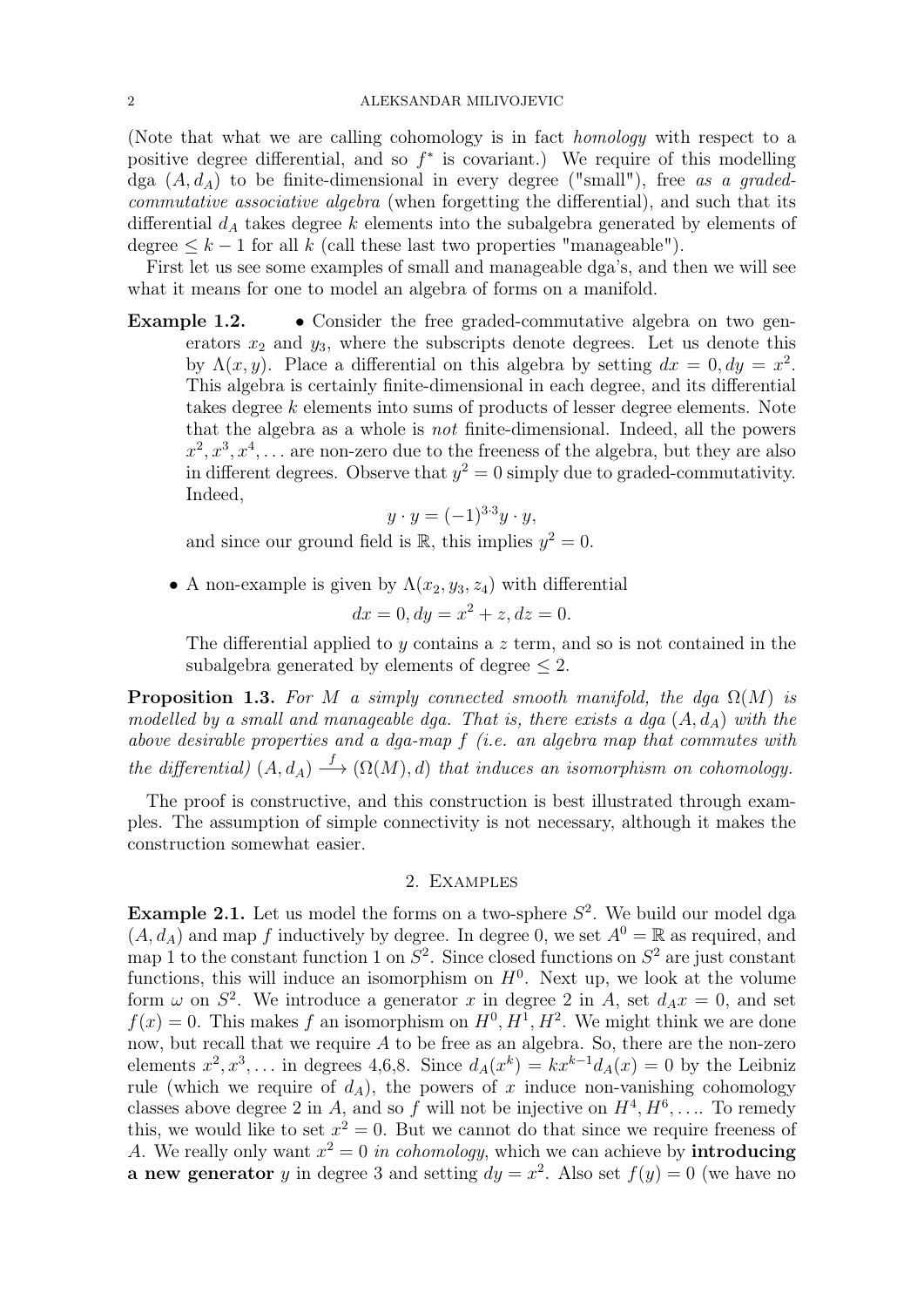other choice as there are no non-trivial 3-forms on  $S^2$ ). Now observe that  $x^3, x^4, \ldots$ are exact as well, since  $d(x^k y) = x^{k+2}$ . So, with  $(A, d_A) = \Lambda(x_2, y_3, dx = 0, dy = x^2)$ mapping to  $\Omega(S^2)$  via f defined by  $f(x) = \omega$ ,  $f(y) = 0$  (and extended to all of A) we have achieved our goal of modelling  $\Omega(S^2)$  by a small and manageable dga A.

**Definition 2.2.** Call such a "small and manageable" dga with a map to  $\Omega(M)$  a minimal model of the manifold  $M$ .

As promised, the minimal model of a manifold contains more information than just the real cohomology algebra. (It certainly contains the information of the real cohomology algebra as its cohomology is isomorphic to that of the manifold being modelled, by construction.) Let us content ourselves with the following tip of the iceberg:

Theorem 2.3. For a closed simply-connected smooth manifold M with minimal model  $(A, d_A)$ , we have the following equality for all  $k \geq 2$ :

 $\dim(\pi_*(M) \otimes \mathbb{R}) = \#$  generators in degree k in A.

(Recall that the higher homotopy groups are abelian, so the tensor product, taken over Z, makes sense. The dimension is to be taken as a real vector space.)

**Example 2.4.** As we saw, a minimal model of  $S^2$  is given by  $\Lambda(x_2, y_3, dx = 0, dy =$ x<sup>2</sup>). By the theorem we have  $\pi_2(S^2) \otimes \mathbb{R} = \pi_3(S^2) \otimes \mathbb{R} = \mathbb{R}$  and  $\pi_k(S^2) \otimes \mathbb{R} = 0$  for  $k > 4$ . These are reflections of classically known results. The second homotopy group of  $S<sup>2</sup>$  is free abelian generated by the identity map, and the third homotopy group is free abelian generated by the Hopf map  $(z_1, z_2) \mapsto [z_1, z_2] \in \mathbb{CP}^1 \cong S^2$ , where we interpret  $S^3$  as the unit sphere in  $\mathbb{C}^2$ . By a result of Serre, the remaining homotopy groups of  $S^2$  are all torsion, as seen in  $\pi_k(S^2) \otimes \mathbb{R} = 0$  for  $k \geq 4$ .

Similarly as for  $S^2$ , we would obtain that a minimal minimal for any even sphere  $S^{2n}$ is given by  $\Lambda(x_{2n}, y_{4n-1}, dx = 0, dy = x^2)$ . Again, this tells us that  $\pi_{2n}(S^{2n})\otimes \mathbb{R} = \mathbb{R}$ (as expected since  $\pi_{2n}(S^{2n}) = \mathbb{Z}$ ), but also that  $\pi_{4n-1}(S^{2n}) \otimes \mathbb{R} = \mathbb{R}$ . So,  $\pi_{4n-1}(S^{2n})$ contains exactly one factor of  $\mathbb{Z}$ . In general it is not true that  $\pi_{4n-1}(S^{2n}) = \mathbb{Z}$ . For example,  $\pi_7(S^4) = \mathbb{Z} \oplus \mathbb{Z}_{12}$ .

**Example 2.5.** Let us now consider modelling  $S^3$ . As before for  $S^2$ , we introduce a variable x, now in degree 3, to map to the volume form on  $S^3$ . Now recall that  $x^2 = 0$ due to graded-commutativity. So, there is no need to introduce an extra variable  $y$ to make the powers of  $x$  exact as we did before. We conclude that a minimal model for  $S^3$ , and more generally for any odd sphere  $S^{2n+1}$  is given by  $\Lambda(x_{2n+1})$ . Using the theorem we conclude that odd spheres have only one non-torsion homotopy group (also classically known to Serre).

The theorem above holds for a (much) wider class of manifolds called nilpotent, but we will not go into that now. In fact, the theorem above holds for any space that is "nilpotent", as long as its real cohomology is of finite dimension in every degree.

Example 2.6. Let us now consider some slightly more complicated examples. First of all, by an analogous procedure we can model  $\mathbb{CP}^2$  by  $\Lambda(x_2, y_5, dx = 0, dy = x^3)$ . Now we try to model the connected sum  $\mathbb{CP}^2 \# \mathbb{CP}^2$ . Inside  $\mathbb{CP}^2 \# \mathbb{CP}^2$  there are two copies of  $\mathbb{CP}^1$  meeting at a point. Consider volume forms  $\omega_1$  and  $\omega_2$  on these two  $\mathbb{CP}^1$ 's, considered as 2-forms on  $\mathbb{CP}^2 \# \mathbb{CP}^2$  by extending the forms to tubular neighborhoods using bump functions. Now in cohomology we have  $[\omega_1] \cdot [\omega_2] = 0$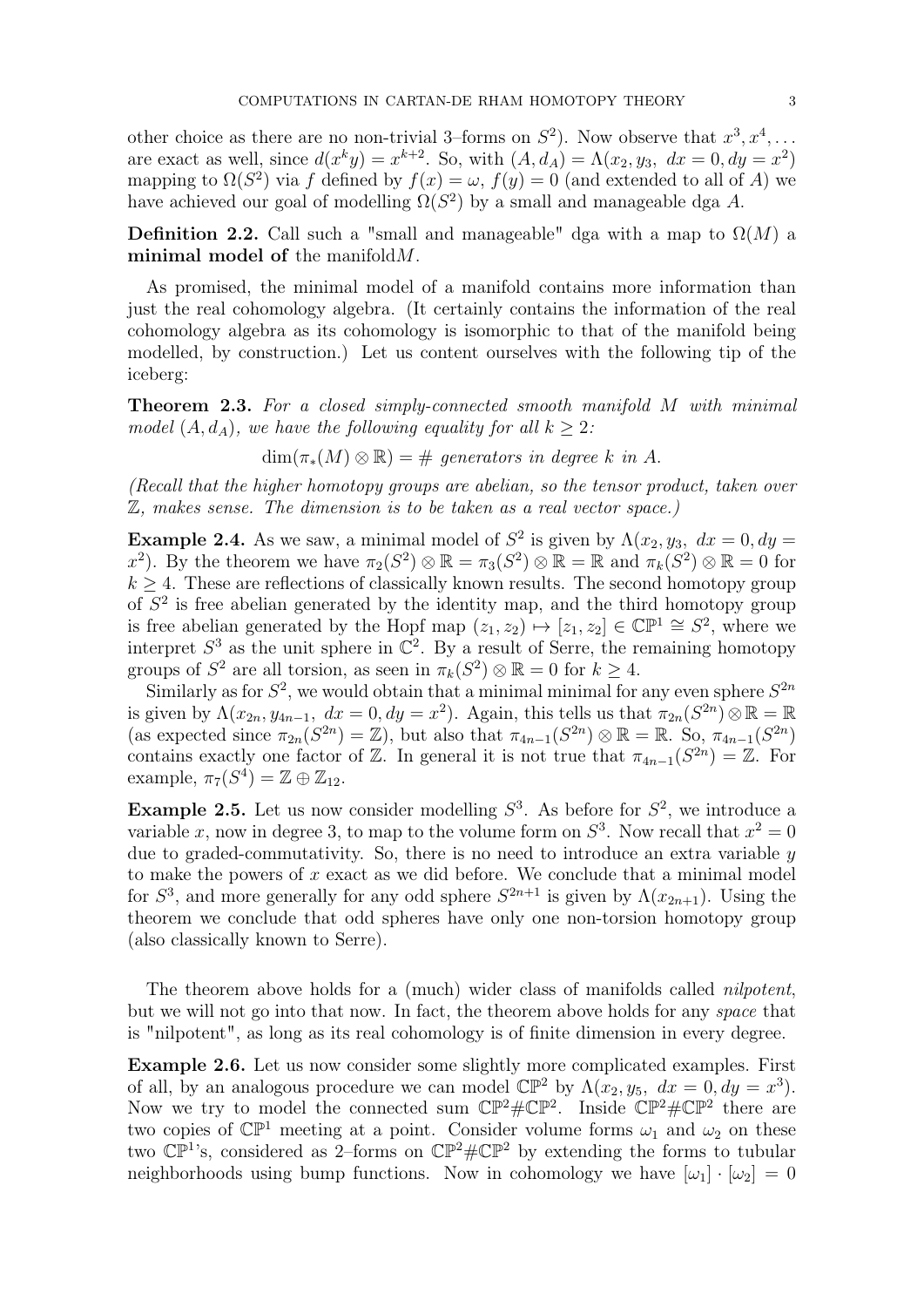#### 4 ALEKSANDAR MILIVOJEVIC

since we can represent these classes by forms with disjoint support. Both forms  $\omega_1^2$ and  $\omega_2^2$  represent volume forms, and we can normalize  $\omega_1$  and  $\omega_2$  so that each square integrates to 1. This tells us that  $\int_{\mathbb{CP}^2 \# \mathbb{CP}^2} \omega_1^2 - \omega_2^2 = 0$ , and so this is an exact form. These observations inform us that in our minimal model and map  $f$ , we should have two closed degree 2 generators a and b mapping to  $\omega_1$  and  $\omega_2$ , along with two 3–forms  $\epsilon$  and  $\eta$  such that  $d\epsilon = ab$ ,  $d\eta = a^2 - b^2$ , with  $f(\epsilon)$  equal to any 3-form  $\xi$  such that  $d\xi = ab$ , and  $f(\eta)$  equal to any 3-form  $\xi'$  such that  $d\xi' = a^2 - b^2$ . A slightly tedious check shows that this dga

$$
\Lambda(a_2, b_2, \epsilon_3, \eta_3, da = db = 0, d\epsilon_3 = ab, d\eta_3 = a^2 - b^2)
$$

along with the map f described above is indeed a minimal model for  $\mathbb{CP}^2 \# \mathbb{CP}^2$  (i.e. no further generators are needed).

Observe in particular that  $\pi_3(\mathbb{CP}^2 \# \mathbb{CP}^2) \neq 0$ , while  $\pi_3(\mathbb{CP}^2) = 0$ . Further,  $\pi_5(\mathbb{CP}^2 \#\mathbb{CP}^2)$  is torsion while  $\pi_5(\mathbb{CP}^2) = \mathbb{Z}$ .

**Example 2.7.** We can also model the blowup of  $\mathbb{CP}^2$  at a point, which is smoothly  $\mathbb{CP}^2 \# \overline{\mathbb{CP}^2}$ . The difference here from the case of  $\mathbb{CP}^2 \# \mathbb{CP}^2$  is that the degree 2 generator b in the second summand now squares to something that integrates to a negative value. Normalizing cannot switch this sign, so now the  $\eta_3$  we introduce is such that  $d\eta_3 = a^2 + b^2$  instead. All else remains the same as in the previous example. A minimal model of  $\mathbb{CP}^2 \# \overline{\mathbb{CP}^2}$  is given by

$$
\Lambda(a_2, b_2, \epsilon_3, \eta_3, da = db = 0, d\epsilon_3 = ab, d\eta_3 = a^2 + b^2).
$$

We note that the minimal models of  $\mathbb{CP}^2 \# \mathbb{CP}^2$  and  $\mathbb{CP}^2 \# \overline{\mathbb{CP}^2}$  are not isomorphic. Indeed, the intersection form on  $H^2$  of the minimal model of  $\mathbb{CP}^2 \# \mathbb{CP}^2$  is given by  $\binom{1}{0}$  while that of the minimal model of  $\mathbb{CP}^2\#\overline{\mathbb{CP}^2}$  is given by  $\binom{1}{0}$ , Note that the signatures (invariant under real cohomology algebra isomorphisms) do not coincide.

The minimal model of a manifold contains "all" the non-torsion homotopy information in a precise sense. We have the following result (which can be interpreted as an equivalence of the categories of dga's and the category of simply connected spaces with real cohomology isomorphisms inverted).

**Theorem 2.8.** Two simply connected manifolds M and N have isomorphic minimal models if and only if there is a sequence of spaces  $S_1, \ldots, S_{r+1}$  (not necessarily manifolds) and maps  $f_1, \ldots, f_r$  which induce isomorphisms on real cohomology

$$
M \xleftrightarrow{f_1} S_1 \xleftrightarrow{f_2} \cdots \xleftrightarrow{f_r} S_r \xleftrightarrow{f_{r+1}} N.
$$

Here  $\longleftrightarrow$  denotes that the corresponding map could be pointing in either direction.

We have also been mixing the expressions "a minimal model" with "*the* minimal model". This is justified by the fact that any two minimal models for a fixed manifold are isomorphic.

### 3. Modelling fiber bundles

These dga models work nicely when considering models of fiber bundles. Suppose we have a fiber bundle  $F \to E \to B$ , and suppose we know the models of F and B, which we will denote simply by  $(F, d_F), (B, d_F)$ . A model for the total space E of the fiber bundle is given by

$$
(F\otimes B,d),
$$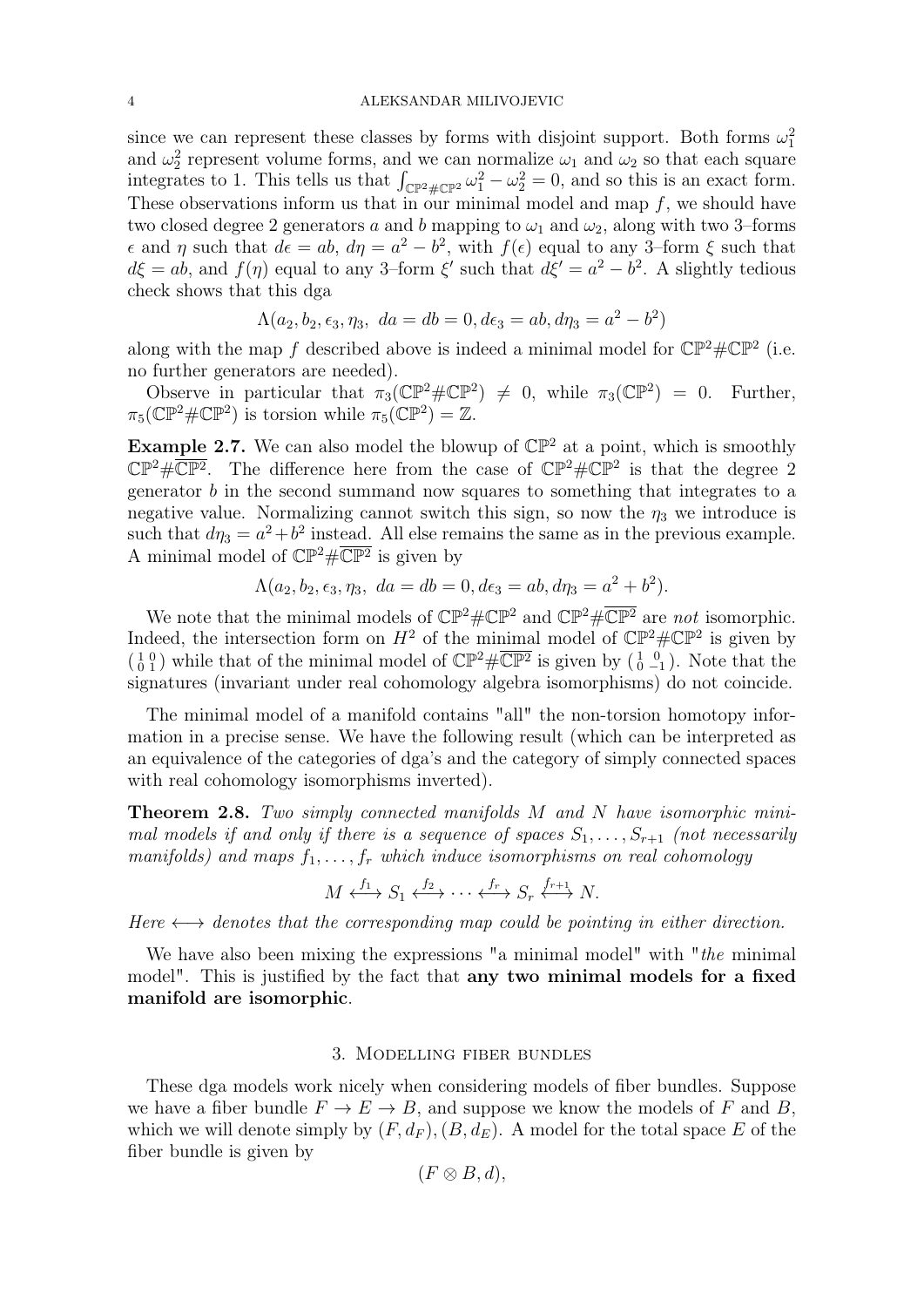where  $F \otimes B$  denotes the tensor product (over R) of the underlying algebras, and d is such that

- applied to a generator coming from the base  $B$ , it is equal to  $d_B$ . More precisely,  $d(b \otimes 1) = d_B(b) \otimes 1$  for  $b \in B$ .
- applied to a generator f coming from the fiber (i.e.  $1 \otimes f$ ), it is of the form

 $df = d_F f +$  mixed terms.

Here by "mixed terms" we mean some polynomial in generators coming from the fiber or the base. Mixed terms can also consist purely of polynomials in generators coming from the base.

How exactly the differential on the total space acts on the fiber generators encodes the difference between one  $F$ –fiber bundle over  $B$  and another.

**Example 3.1.** Let us consider  $S^1$ -bundles over  $S^2$ . (We have been assuming our manifolds are simply connected up to now, but  $S<sup>1</sup>$  and tori in general are simple enough to be well-behaved in this theory.) We fix a model  $\Lambda(\alpha_1, d\alpha = 0)$  for  $S^1$  and  $\Lambda(x_2, y_3, dx = 0, dy = x^2)$  for  $S^2$ . Now, any total space E of such a fibration will have a model whose underlying algebra is  $\Lambda(\alpha, x, y)$ , and the differential d in this model satisfies  $dx = 0$  and  $dy = x^2$ . The only degree of freedom is in assigning what  $d\alpha$  will be in the total space. For degree reasons, the only possibilities are  $d\alpha = cx$ for  $c \in \mathbb{R}$ . We distinguish two cases:

- $c = 0$ . In this case, the model of the total space E is just the tensor product of the models of  $S^1$  and  $S^2$ . This is the same as the model of  $S^1 \times S^2$ .
- $c \neq 0$ . We can redefine  $\alpha$  to be  $\frac{1}{c}\alpha$ , and so we can assume  $c = 1$ . Our total space therefore has model

$$
\Lambda(\alpha, x, y, dx = 0, dy = x^2, d\alpha = x).
$$

Note that this dga is not minimal, since  $d\alpha = x$ . We see that we can model it by a minimal dga mapping a single degree three generator  $\tilde{y}$  to the closed element  $y - \alpha x$ . Our minimal model for the total space is then  $\Lambda(\tilde{y}_3, d\tilde{y} = 0)$ , which is the model of  $S^3$ .

Example 3.2. Analogously to the previous example, we can consider fiber bundles with fiber  $S^3$  and fiber  $S^4$ . The  $c = 1$  case gives us a total space with the same minimal model as that of  $S^7$ . Similarly there is an  $S^7$  fibration over  $S^8$  whose total space has the same minimal model as  $S^{15}$ . The Hopf fibrations in the quaternion and octonion cases tell us that there are fibrations  $S^3 \to S^7 \to S^4$  and  $S^7 \to S^{15} \to S^8$ where the total spaces are honest spheres, and not just spaces with the same minimal model as these spheres. For example, consider modelling  $S^{15}$ -fibrations over  $S^{16}$ . The  $c = 1$  case again gives us a total space whose minimal model is that of  $S^{31}$  (and a result in the theory tells us that this space can be taken to be a smooth manifold). However, there is no fibration  $S^{15} \to S^{31} \to S^{16}$ . Indeed, if there was, the long exact sequence in homotopy groups would yield  $\pi_{30}(S^{16}) = \pi_{29}(S^{15})$ , but  $\pi_{30}(S^{16}) = \mathbb{Z}_2 \oplus \mathbb{Z}_2$ and  $\pi_{29}(S^{15}) = \mathbb{Z}_4 \oplus \mathbb{Z}_2$ .

**Example 3.3.** We can ask ourselves how many  $S^1$ -bundles there *really* are over  $S^2$ . It turns out that every circle bundle over a manifold can be realized by the unit sphere bundle of a complex line bundle. Over  $S^2$ , the clutching construction shows us that there are  $\pi_1(\text{GL}(1,\mathbb{C}) = \mathbb{Z}$  many such bundles. By rotating the fiber  $S^1$ by an angle of  $\pi$ , we get a bundle isomorphism between the bundles corresponding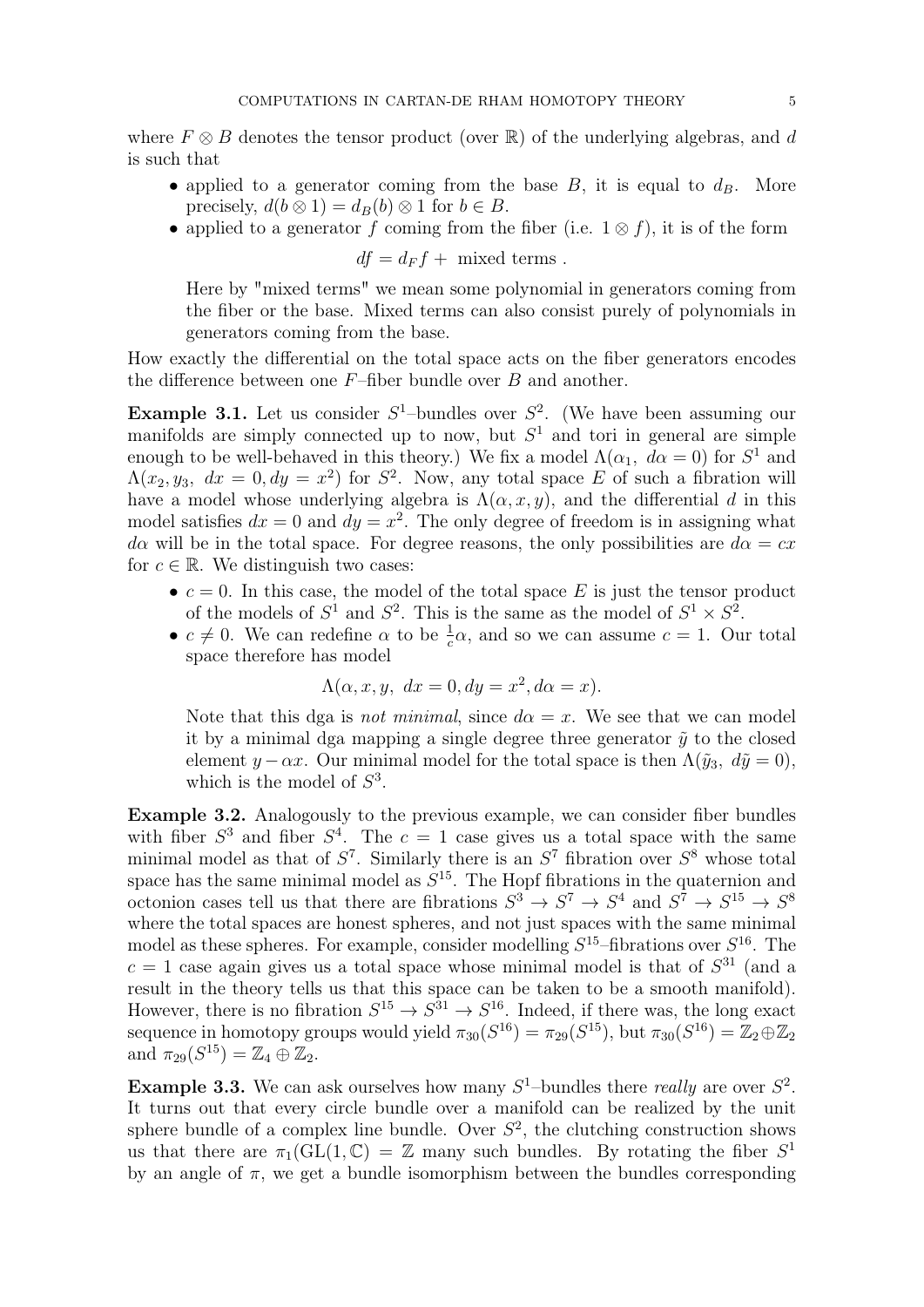to the integers k and  $-k$ , for any k. So let us say that our bundles are indexed by  $k = 0, 1, 2, \ldots$  Using the Gysin sequence in cohomology along with Poincaré duality and the universal coefficient theorem, we can see that the total space  $E_k$  of the  $S^1$ -bundle corresponding to  $k \in \pi_1(GL_{\mathbb{C}}(1))$  has integral cohomology

$$
H^{0}(E_{k}, \mathbb{Z}) = \mathbb{Z},
$$
  
\n
$$
H^{1}(E_{k}, \mathbb{Z}) = 0
$$
 if  $k \neq 0$  and  $\mathbb{Z}$  if  $k = 0$ ,  
\n
$$
H^{2}(E_{k}, \mathbb{Z}) = \mathbb{Z}_{k}
$$
 if  $k \neq 0$  and  $\mathbb{Z}$  if  $k = 0$ ,  
\n
$$
H^{3}(E_{k}, \mathbb{Z}) = \mathbb{Z}.
$$

Note how all of the integral cohomology rings for  $k \neq 0$  are identified after tensoring with R. Using minimal models we can only tell apart  $k = 0$  and  $k \neq 0$ . In particular,  $\mathbb{RP}^3$  (corresponding to  $k=2$ ) is identified with  $S^3$  (corresponding to  $k=1$ ). Though this is not as bad as it may seem. Here, the class  $d\alpha$  is the Euler class of the circle bundle. Minimal models retain not only the information about whether this class is zero or not, but also which "line" the Euler class lies on in cohomology.

**Example 3.4.** We can complicate things a little by considering  $S^2$ -fiber bundles over S<sup>2</sup>. Model the fiber sphere by  $\Lambda(\alpha_2, \beta_3, d\alpha = 0, d\beta = \alpha^2)$  and the base sphere by  $\Lambda(x_2, y_3, dx = 0, dy = x^2)$ . The total space E of such a fiber bundle will be modelled by

$$
\Lambda(x_2, y_3, \alpha_2, \beta_3, dx = 0, dy = x^2, d\alpha = 0, d\beta = \alpha^2 + c_1\alpha x + c_2x^2),
$$

where  $c_i \in \mathbb{R}$ . Note that  $d\alpha$  cannot contain a y term even though the degrees match up, since we should have  $dd\alpha = 0$ , but  $dy = x^2$ .

The case of  $c_1 = 0, c_2 = 0$  corresponds to the trivial fibration  $S^2 \times S^2$ . Let us consider  $c_1 = 1, c_2 = 0$ , i.e. the total space E modelled by

$$
\Lambda(x_2, y_3, \alpha_2, \beta_3, dx = 0, dy = x^2, d\alpha = 0, d\beta = \alpha^2 + \alpha x).
$$

Note that this dga is already minimal, and it is in fact isomorphic to a minimal dga we have already seen. An isomorphism Φ between

$$
\Lambda(\tilde{x}_2,\tilde{y}_3,\tilde{\alpha}_2,\tilde{\beta}_3,\ d\tilde{x}=d\tilde{\alpha}=0, d\tilde{y}=\tilde{x}^2+\tilde{\alpha}^2, d\tilde{\beta}=\tilde{a}\tilde{x})
$$

and

$$
\Lambda(x_2, y_3, \alpha_2, \beta_3, dx = d\alpha = 0, dy = x^2, d\beta = \alpha^2 + \alpha x)
$$

is given by

$$
\Phi(\tilde{x}) = \alpha + x,
$$
  
\n
$$
\Phi(\tilde{\alpha}) = \alpha,
$$
  
\n
$$
\Phi(\tilde{y}) = y + 2\beta,
$$
  
\n
$$
\Phi(\tilde{\beta}) = \beta.
$$

Therefore this fiber bundle has the same minimal model as  $\mathbb{CP}^2 \# \overline{\mathbb{CP}^2}$ .

The space of diffeomorphisms of  $S^2$  has the homotopy type of  $GL_+(3,\mathbb{R})$  and so we can see from the clutching construction again that there are indeed only two  $S^2$ -bundles over  $S^2$ , which are  $S^2 \times S^2$  and  $\mathbb{CP}^2 \# \overline{\mathbb{CP}^2}$ .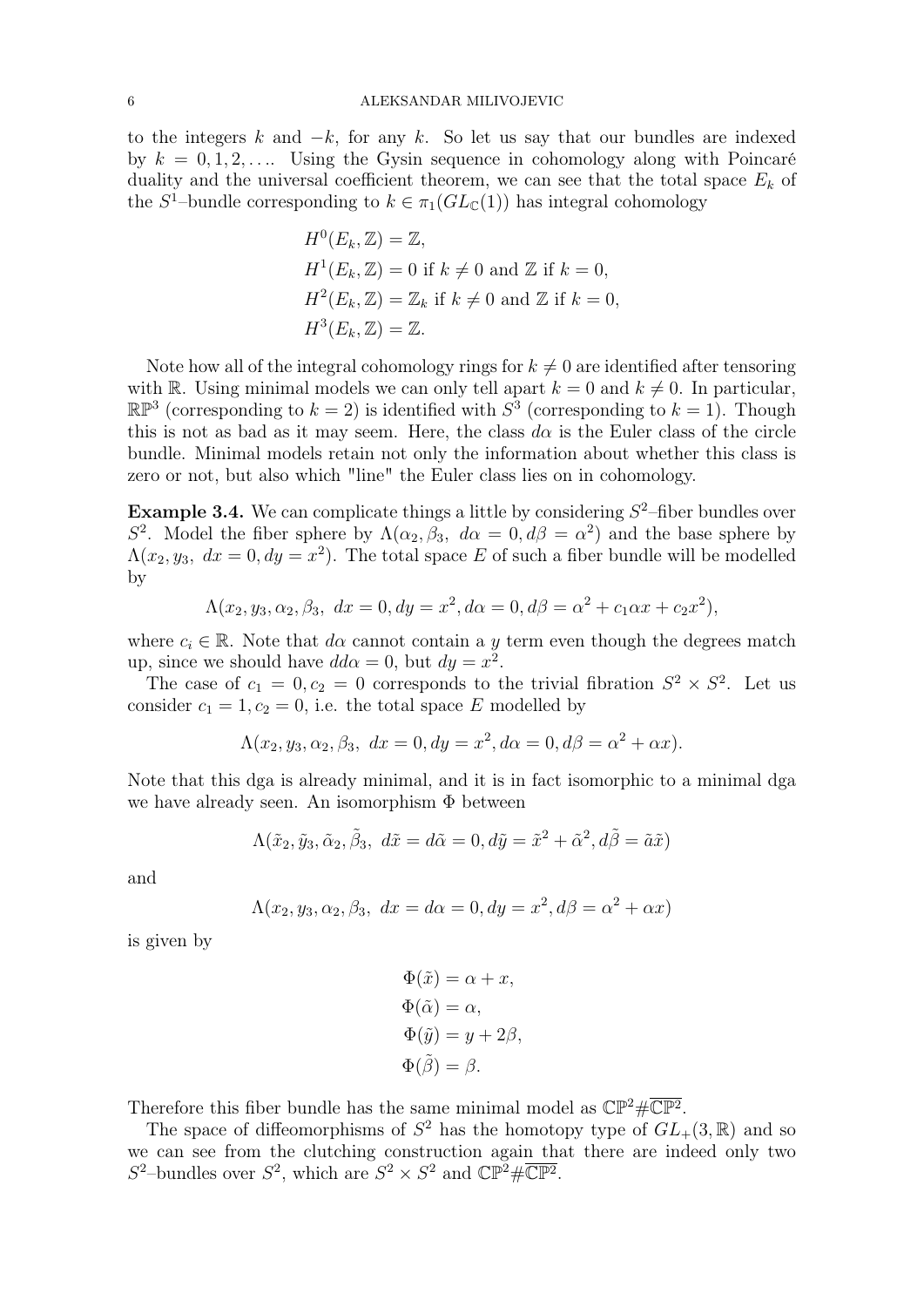#### 4. Formality of manifolds

A desirable property of a dga A would be that we can form its minimal model directly from the even-more-manageable dga  $(H^*(A), 0)$  (where 0 is the trivial differential). We say the dga is formal if this is the case, i.e. if there is a map Model(A)  $\stackrel{f}{\longrightarrow} H^*(A)$  inducing an isomorphism on cohomology, where Model(A) is the minimal model of  $A$ . If we look at how we modelled the spheres and the connected sums of  $\mathbb{CP}^2$ 's and  $\overline{\mathbb{CP}^2}$ , we can see that only the cohomology rings of these manifolds were important when creating the minimal model. The next example will demonstrate how a manifold can fail to be formal.

**Example 4.1.** Consider the map  $S^2 \times S^2 \stackrel{c}{\to} S^4$  which crushes the complement of a small disk on  $S^2 \times S^2$  to a point, and recall the  $S^3$ -fiber bundle over  $S^4$  whose total space is  $S^7$ . We can model the fiber  $S^3$  with one generator  $t_3$ , and the base  $S^4$  with  $\Lambda(x_4, y_7, dx = 0, dy = x^2)$ . In the total space of the fiber we have  $du = x$ . Now, consider the pullback over this  $S^3$ -bundle via the map c to an  $S^3$ -bundle over  $S^2 \times S^2$ .

$$
S^3 \longrightarrow E \longrightarrow S^7 \leftarrow S^3
$$
  

$$
\downarrow \qquad \qquad \downarrow
$$
  

$$
S^2 \times S^2 \xrightarrow{c} S^4
$$

Model  $S^2 \times S^2$  by  $\Lambda(a_2, b_2, u_3, v_3, da = db = 0, du = a^2, dv = b^2$ . On the level of models,  $c^*$  takes the volume form x to the volume form ab, and  $d(f^*(t)) = f^*(dt) =$  $f^*(x) = ab$ . So, our  $S^3$ -bundle E over  $S^2 \times S^2$  is modelled by

$$
\Lambda(a, b, u, v, t, da = db = 0, du = a^2, dv = b^2, dt = ab),
$$

and observe that this is a minimal model. Note that  $c^*y = \frac{1}{2}$  $\frac{1}{2}(a^2v+ub^2)$ . Computing cohomology, we have

$$
H^{2}(E) = \text{span}([a], [b]),
$$
  
\n
$$
H^{5}(E) = \text{span}([ub - at], [tb - av]),
$$
  
\n
$$
H^{7}(E) = \text{span}([abz - a^{2}v] = [abz - b^{2}u]),
$$

and all other groups are trivial. Now suppose there was a map  $f$  from the minimal model to the cohomology algebra with trivial differential inducing an isomorphism on cohomology (where the cohomology of the cohomology algebra is just itself). For degree reasons,  $f(u) = f(v) = 0$ , and so the classes  $[ub - at]$  and  $[tb - av]$  in degree five cannot be hit by  $f$ , and so  $f$  cannot be surjective.

Non-formality here is detected by the non-trivial Massey products  $[ub - at]$  and  $[tb - av]$ , which are non-trivial cohomology classes in the ideal generated by nonclosed generators in the model.

Deciding a priori which manifolds are formal is an active area of research. In [5] it is proved that a closed manifold of dimension  $\leq 4k + 2$  with vanishing cohomology groups  $H^1, H^2, \ldots, H^k$  is formal. If furthermore  $\dim_{\mathbb{R}} H^{k+1} = 1$ , then dimension  $\leq 4k + 4$  implies formality ([6]). There is the now classical result [3] that closed manifolds admitting a Kähler metric are formal. In [7] it is proved that quaternion-Kähler closed manifolds admitting a metric of positive scalar curvature are formal. Therein is stated the following conjecture: